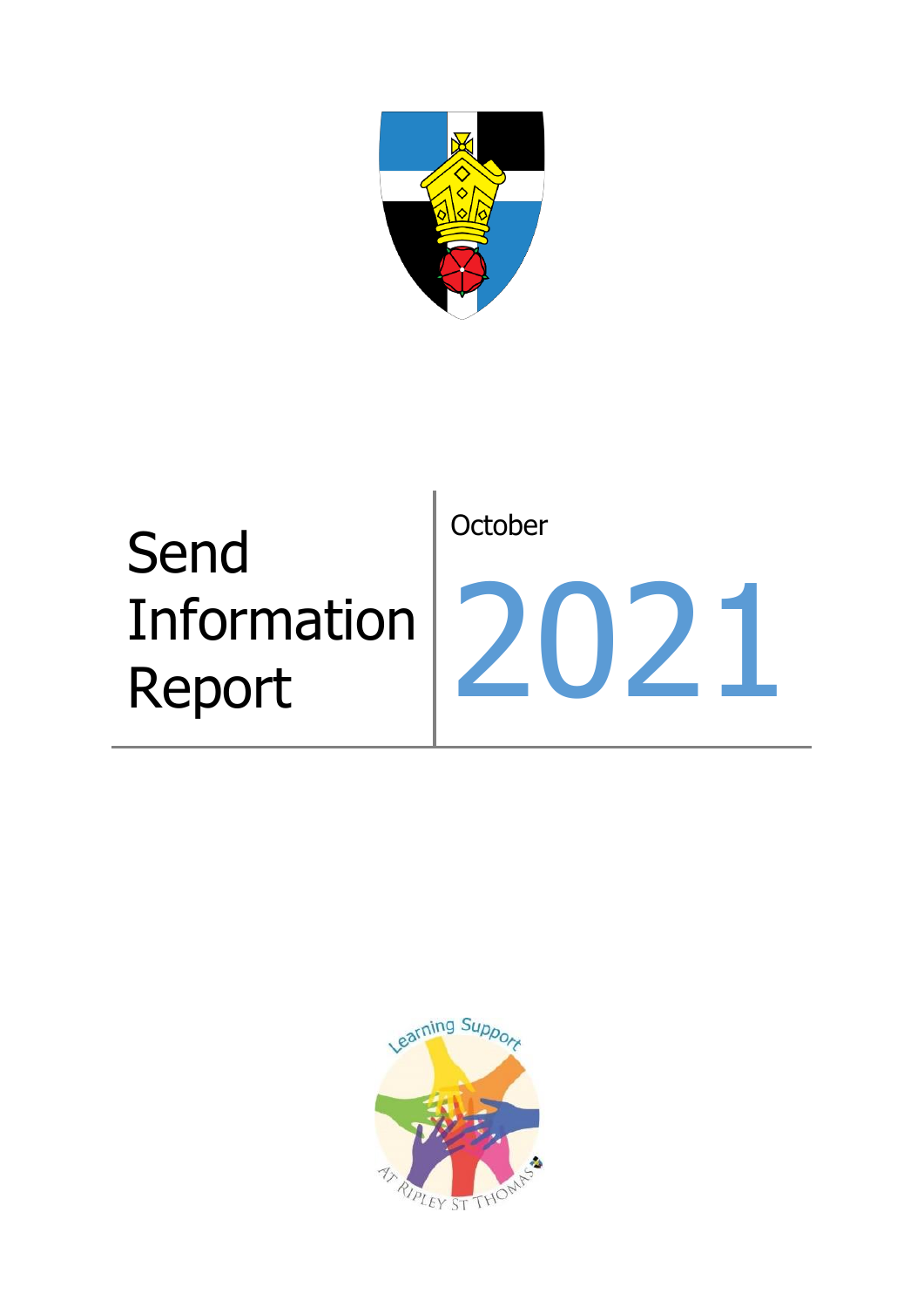# **Ripley St Thomas Church of England Academy Special Educational Needs and Disabilities Information Report (October 2021 – 2022)**

The following document is designed to provide information for parents and carers at Ripley St Thomas.

For further details about Lancashire's local offer visit:

[https://www.lancashire.gov.uk/children-education-families/special-educational-needs-and](https://www.lancashire.gov.uk/children-education-families/special-educational-needs-and-disabilities/)[disabilities/](https://www.lancashire.gov.uk/children-education-families/special-educational-needs-and-disabilities/)

# **Introduction**

Ripley St Thomas C of E Academy seeks at all times to maximise the potential of all students, whatever their needs and abilities, by ensuring that they all benefit from effective learning opportunities within the school and wider community.

We are a fully inclusive school which endeavours to enable all students to achieve their potential; personally, socially, emotionally and academically, in all areas of the curriculum. This document is intended to provide information regarding the ways that pupils are supported at Ripley St Thomas, including those with SEND (Special Educational Needs and Disabilities). Not every skill, resource and technique that we employ is listed, as these are continually developed and modified to meet the changing requirements of individual students.

# **What kinds of Special Educational Needs do you provide for at Ripley St Thomas?**

At Ripley we cater for a wide range of needs. Here are some of the needs we currently cater for:

- Specific Learning Difficulties such as Dyslexia
- Autistic Spectrum Conditions
- Hearing Impairment
- Visual Impairment
- Speech and Language Difficulties
- ADHD (Attention Deficit Hyperactivity Disorder / ADD (Attention Deficit Disorder)
- Social, Emotional or Mental Health or well-being difficulties
- Physical and / or medical difficulties

# **How do you identify students with SEND and assess their needs?**

Pupils with SEND are identified in a number of different ways:

- Information provided from Primary School
- The use of screening tests and diagnostic assessments in school
- Concerns raised by parents
- Self-referral from a pupil who has concerns about their own learning
- Referral from a teacher who has concerns about a pupil

Prior to the start of Year 7, information is gathered from primary schools, parents and other professionals at the point of entry. At the start of Year 7, all pupils are assessed using the Cognitive Ability Tests (CAT) and Progress in English, Maths and NGRT reading tests. From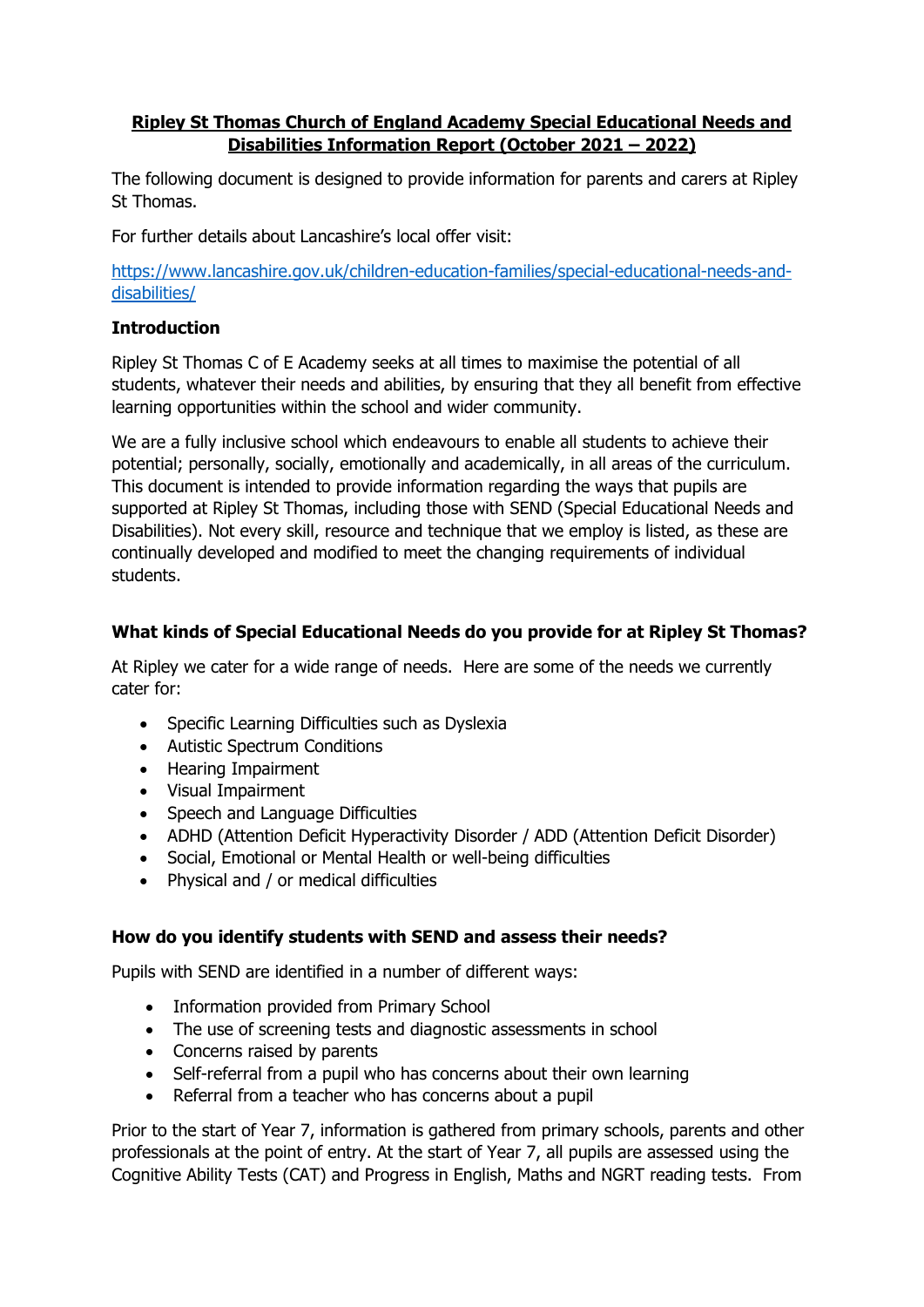here, further pupils may be identified and, with parental consent, will have further detailed assessments to identify a child's strengths and weaknesses and further support may be put into place from these. The Progress in English, Maths and NGRT tests are repeated at the end of year 7, 8 and 9, providing further opportunities to identify pupils for whom there are barriers to their learning.

Throughout Year 7 to 11, where pupils have not already been identified through the entrance screening procedure, teachers may raise concerns with either the SENDCo, Progress Leader or Assistant Progress Leader. Staff from the Learning Support department will then follow up the concern and arrange whatever action/referral is considered the most appropriate.

Parents can also raise concerns throughout the year via Parentline. Again, this will be raised to the SENDCo (SEND Coordinator), Progress Leader and Assistant Progress Leader, where the concern will be followed up with whatever action/referral is considered the most appropriate. If parents take their child for a private assessment, this can be sent into school to help update a pupil profile as well as decide on the next steps for the child.

We have two formal categories of SEND at Ripley St Thomas, SEND support and Educational Health Care Plans (EHCP):

**SEND Support** – pupils who may be supported long term by a Teaching Assistant, Educational Psychologist, Special Advisory Teacher or other professional. These students are likely to have a Student Support Plan as their needs are defined as being additional to or different from that generally made to others of the same age at Ripley St Thomas.

**EHCP** – applies to pupils who have a long term additional need and receive specialised advice and support. These students will have a Student Support Plan.

#### **Who is in the Learning Support department?**

In the Learning Support department there are five TAs, one HLTA and two SENDCos (Mrs Laura Cooper and Mrs Jane Smith). TAs are timetabled to reflect their academic specialisms and the timetable of pupils with EHCPs. In addition to providing in-class support, teaching assistants also mentor students and provide intervention sessions. The Learning Support department also welcomes specialist colleagues into school to provide additional guidance and support for pupils e.g. ReachoutASC

#### **Role of the SENDCo**

The SENDCo is responsible for assessing, planning and monitoring the progress of children with special educational needs and disabilities (SEND). The SENDCo consults and liaises with staff, parents and carers, external agencies and appropriate professionals and voluntary bodies; they apply for extra funding. They try to ensure that support is co-ordinated and targeted appropriately, and that all are informed and updated about children on the SEND register and understand how best to help.

# **What arrangements do you have for parental involvement with regards to students with Special Educational Needs?**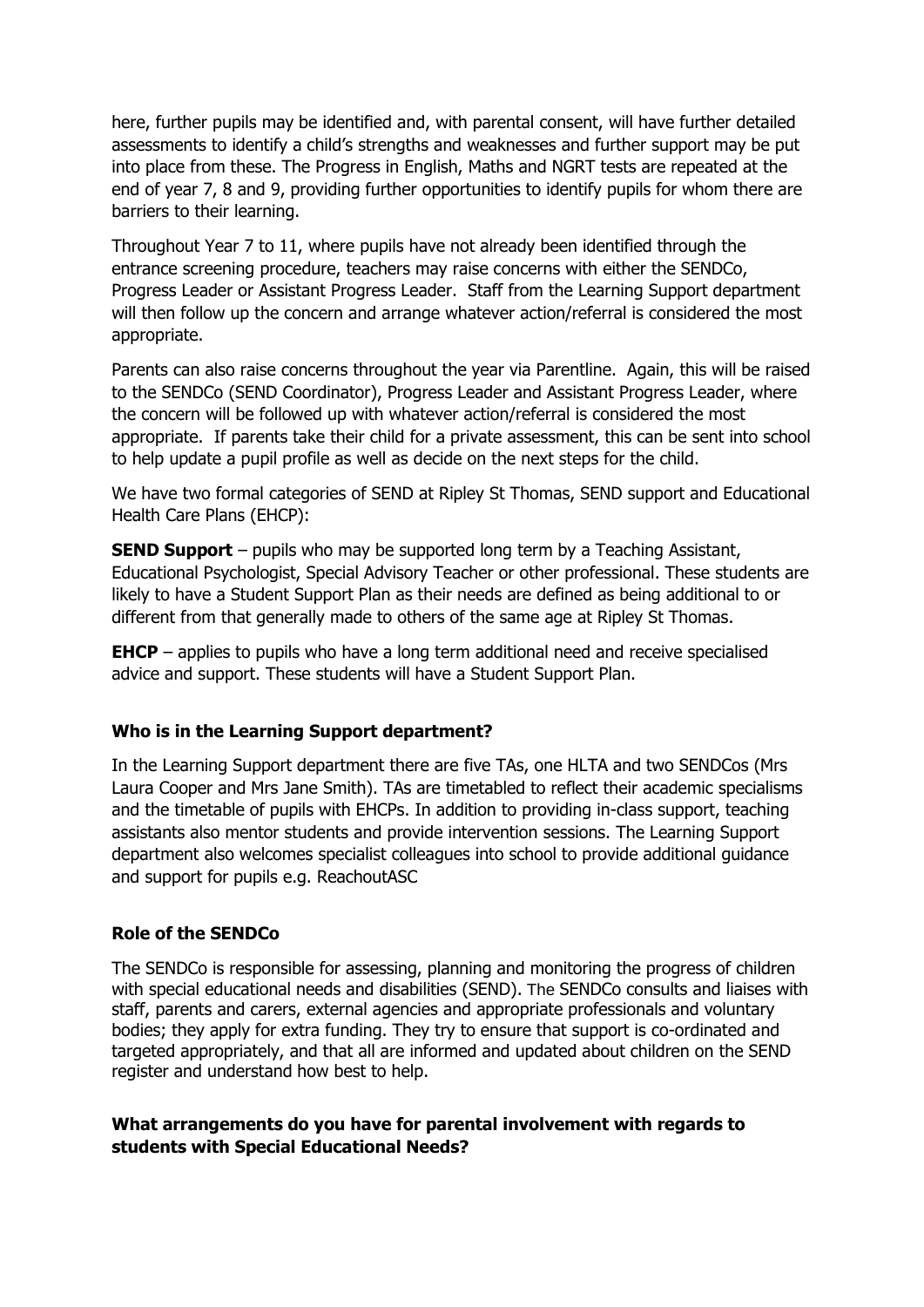For pupils who have an Education, Health and Care Plan (EHCP) at Primary School, the SENDCo is usually invited to the Year 6 transition review to begin to discuss the transition arrangements with parents, the school and other professionals about the most appropriate transition. For other students, there is a chance to hold a meeting with the SENDCo and Progress Leader to discuss any concerns and pass on any information.

During the first half term in Year 7 there is also a whole school opportunity to meet form tutors, the Progress Leader, Assistant Progress Leader and SENDCo as part of the Year 7 Welcome Parents' Evening.

Meetings and contact with parents usually take place within the normal cycle of discussions with parents and all pupils for example Parents' Evenings. However, it is recognised that for parents of pupils with SEND these meetings may take more time, and parents are actively encouraged to contact the Learning Support Department via Parentline whenever they have concerns or queries regarding their child's needs. In addition, there will be SEND Review days throughout the academic year when parents are invited into school to discuss their child's progress and next steps with a focus on their needs.

Pupils with an EHCP will be invited to meet the SENDCo at least once a year to formally review progress and plan support. In practice, contact between parents and school will usually be more frequent.

# **How do you consult with students about their Special Educational Needs and/or disabilities?**

Along with whole school opportunities to join in 'pupil voice' surveys, school council, parents evenings etc. students with SEND will be involved in the review process and this will vary dependent on each case. For some pupils this will be feedback on strengths and difficulties and influencing strategies given to teachers. For others it may be through written advice for their formal annual EHCP review.

# **How is progress monitored and supported?**

As part of Ripley's Assessment and Reporting cycle, contact will be made with parents at least three times a year through published reports, and there is at least one Parents' Evening for each year group. The SENDCo will analyse this information to track the progress of SEND pupils. In addition, the SENDCo will analyse the results of the internal diagnostic testing, as mentioned above. For SEND pupils receiving specific interventions, targets are set and reviewed every 6-8 weeks. Students with an EHCP will also have an Annual Review after the initial pupil passport has been created. All students with an EHCP, and their parents, will contribute to the writing of the pupil passport.

# **What arrangements are put into place to support students who are moving from Ripley St Thomas to different phases of education and in preparing for adulthood?**

For students with an EHCP, we work closely with local colleges, and local colleges are invited to the Year 11 (or Year 10 if appropriate) transition review so that we are able to pass on necessary information so that the pupil can have a smooth transition onto their next step.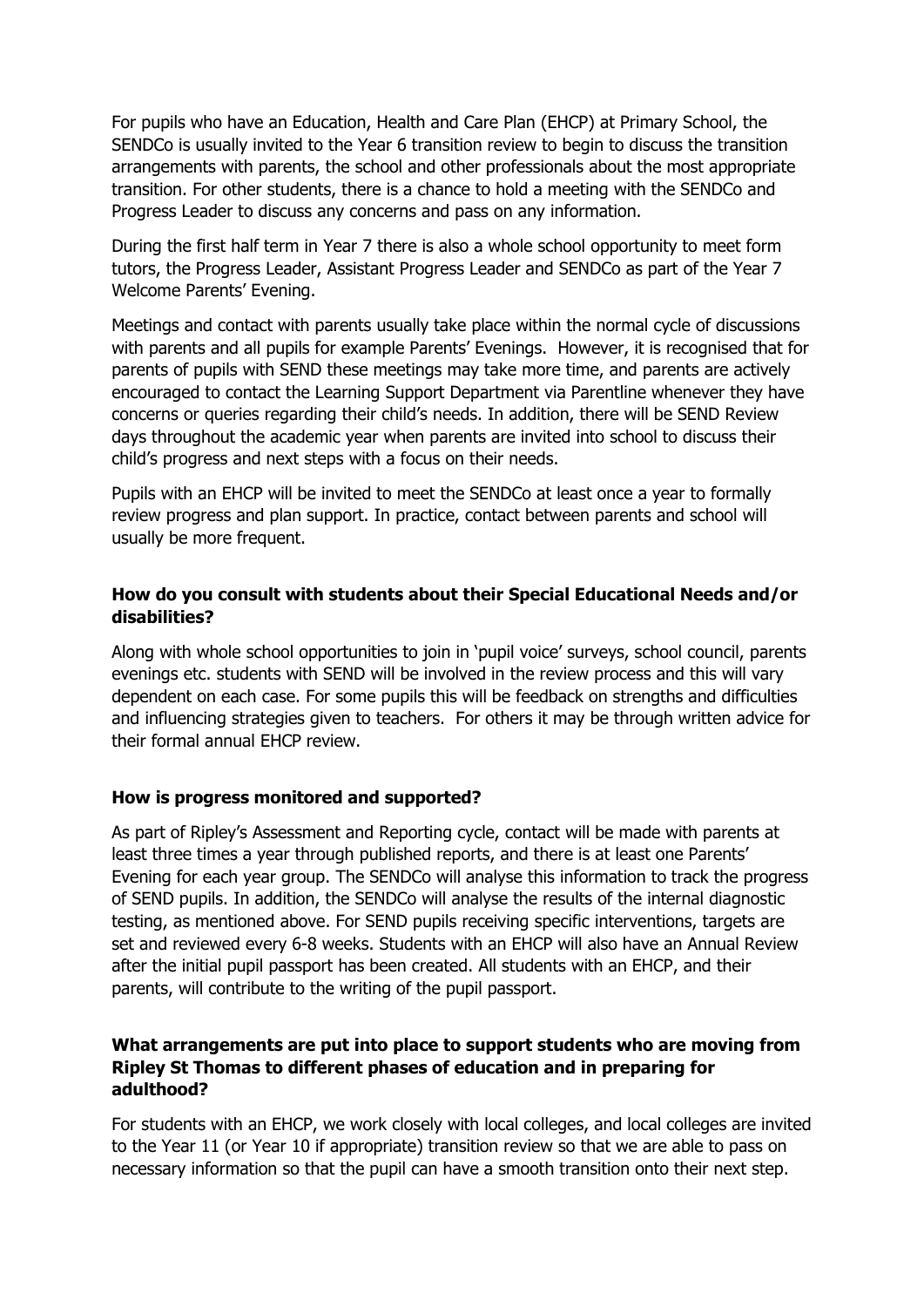The SENDCo is also in contact with the Learning Support department at Lancaster and Morecambe College. At the end of Year 11 prior to starting at the college in the September, the Learning Support Manager from the college will meet with the SENDCo, to pass on any necessary information about pupils.

Other local Sixth Forms or Colleges will also contact the SENDCo, so that information about exam access arrangements and any provision that pupil may have had at school can be forwarded.

# **What are the destinations of some of the pupils with SEND?**

- Ripley Sixth Form
- Lancaster and Morecambe College
- Kendal College
- Myerscough College
- Lancaster Royal Grammar School Sixth form
- Other local Sixth Forms

# **What is your approach to teaching students with SEND?**

At Ripley St Thomas it is every teacher's responsibility to adapt teaching to respond to the strengths and needs of all pupils. Teachers can differentiate through four ways: content, process, product and learning environment. Teachers are informed about pupils' needs through Synergy, which is updated throughout the year, through access to reports and by information emails which are circulated when needed.

# **How are adaptations made to the curriculum and the learning environment for students?**

Adaptations are made to the curriculum and the learning environment on an individual basis as to what that pupil needs. Adaptations that could be made include:

- Adapting the curriculum to ensure all pupils are able to access it for example, setting, teaching style, utilising TAs (Teaching Assistant) within lesson, smaller group teaching etc.
- Use of learning aides such as laptops, coloured overlays or paper, visual timetables.
- Ouality First teaching within the classroom for example think time, visual as well as verbal clues, prompts, sentence starters, reading instructions aloud etc.
- Changing facilities for pupils with disabilities
- The Learning Support room and the Bridge are specialist rooms where extra support can be provided

# **What staff training for SEND do you have at Ripley?**

Staff have been issued with a Learning Support Booklet, outlining the key areas of need for our pupils at Ripley and classroom strategy ideas. External specialist teachers are invited in to lead specific sessions, for example in ASC and ADHD. Throughout the year the Teaching and Learning Bulletin contains SEND teaching examples of good practice and relevant articles to help improve awareness and improved attainment in lessons for our SEND pupils.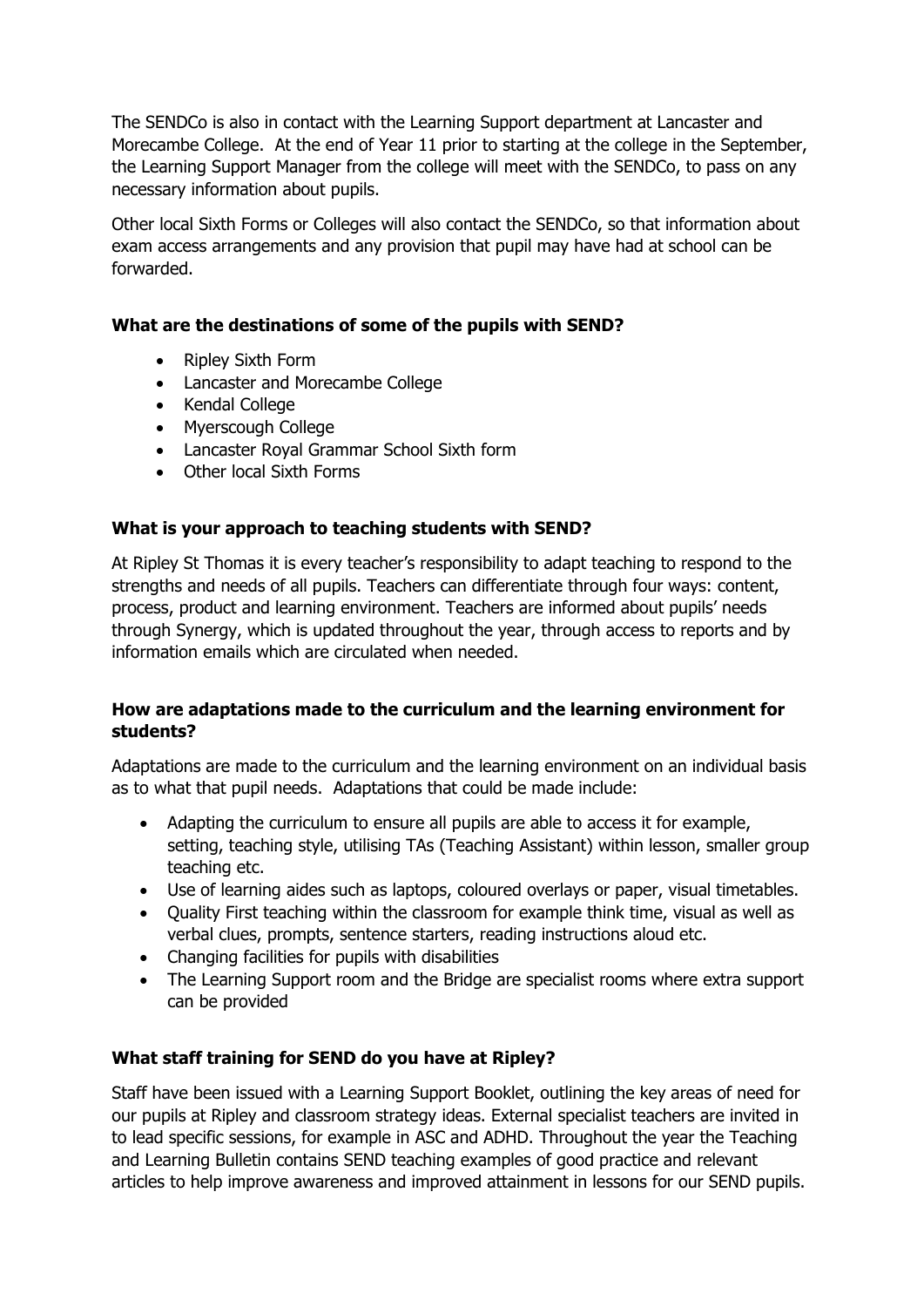# **Professional Support**

In addition to the expertise internally, the following specialist support is also provided:

- Educational Psychologist assessments
- EAL 1:1 support
- Specialist teacher support for VI, HI, PD and ASC
- ASC Training for learning support assistants
- Whole staff CPD relating to SEND
- Mental Health First Aid training for learning support staff
- Occupational therapist
- Wellbeing mentor training for one TA

#### **How do you evaluate the effectiveness of SEND Provision?**

We evaluate the effectiveness of provision for pupils with SEND through:

- Reviewing pupil progress
- Reviewing the impact of interventions
- Using student questionnaires
- Monitoring by SENDCo, including learning walks and book scrutiny
- Annual reviews for pupils with an EHCP

# **What co-curricular opportunities are there at Ripley for SEND pupils?**

We have numerous clubs and societies at Ripley St Thomas which are inclusive for all of our pupils, including those with SEND. These are either run in the morning before form time, lunch time or after school. Currently we run the following:

- Action for happiness
- Art
- Brass Group
- Cadets
- Choir
- Christian Union
- Debating club
- Dance
- Drama
- DT Electronics
- Dungeons and Dragons
- Fantasy football
- Flute and Clarinet
- Football
- Guitar
- History
- Hockey
- Homework club
- Jazz Band
- Maths
- **•** Music
- Netball
- Percussion Group
- Reading
- Running
- $\bullet$  Rugby
- Saxophone
- School Band
- String Group
- Swimming
- Table Tennis
- Wellbeing

#### **How do you support SEND pupils' social, emotional wellbeing within Ripley St Thomas?**

Our Learning Support department works closely with the pastoral leaders in the school to monitor and support the wellbeing of our pupils. We have counsellors that work with our